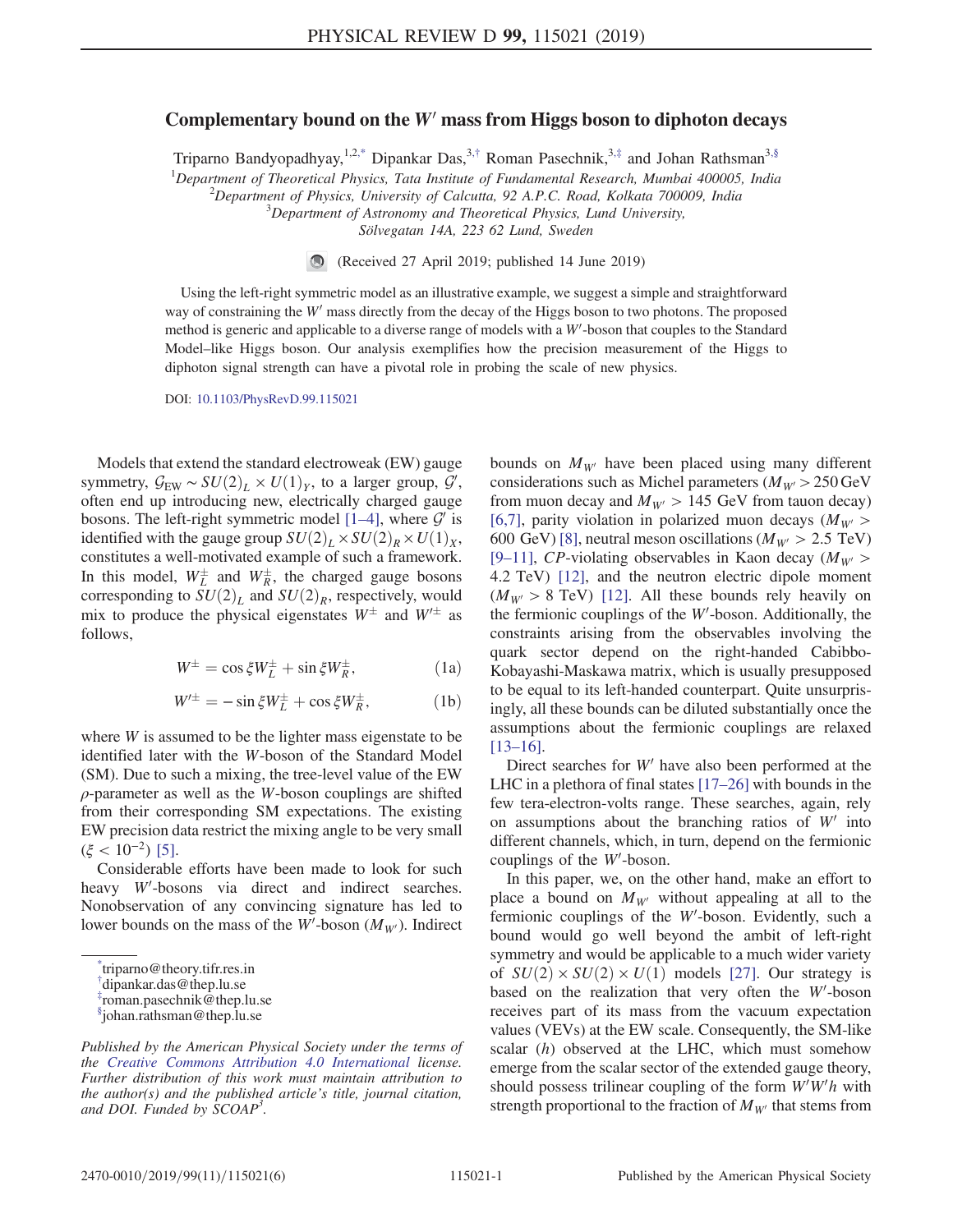the EW scale VEVs. It is this "fraction" which can be sensed via the precision measurement of the Higgs to diphoton signal strength. In anticipation that the Higgs signal strengths will continue to agree with the corresponding SM expectations with increasing accuracy, we should be able to estimate how heavy the  $W'$ -boson needs to be compared to the EW scale. Before moving on to the main part, let us brief the key assumptions that enter our analysis:

- (i) The W-W' mixing is very small ( $\xi \rightarrow 0$ ), which, in the context of left-right symmetry, is consistent with the fact that the charged currents mediated by the Wboson at low energies are mostly left handed.
- (ii) An SM-like Higgs scalar,  $h$ , emerges as a linear combination of the components of the scalar fields present in the theory. In view of the current Higgs data [\[28\]](#page-5-2), this is a reasonable assumption.
- (iii) The physical charged scalars are heavy enough to have essentially decoupled from the EW scale observables. Therefore, the  $W'$ -boson will give the dominant new physics (NP) contribution to the Higgs to diphoton decay amplitude.

<span id="page-1-5"></span>To illustrate the idea further, we consider the example of a left-right symmetry which is broken spontaneously by the following scalar multiplets,

$$
\phi \equiv (2, 2, x_{\phi}), \qquad \chi_L \equiv (2, 1, x_L), \qquad \chi_R \equiv (1, 2, x_R),
$$
\n(2)

where the quantities inside the brackets characterize the transformation properties under the gauge group  $SU(2)_L\times$  $SU(2)_R \times U(1)_X$ .<sup>1</sup> Note that the main analysis of our paper<br>will not depend on the  $U(1)_Y$  charge assignments. After the will not depend on the  $U(1)_X$  charge assignments. After the spontaneous symmetry breaking, the scalar multiplets are expanded as follows,

<span id="page-1-1"></span>
$$
\phi = \frac{1}{\sqrt{2}} \begin{pmatrix} v_1 + h_1 + iz_1 & \sqrt{2}w_2^+ \\ \sqrt{2}w_1^- & v_2 + h_2 + iz_2 \end{pmatrix},
$$
  
\n
$$
\chi_L = \frac{1}{\sqrt{2}} \begin{pmatrix} \sqrt{2}w_L^+ \\ v_L + h_L + iz_L \end{pmatrix},
$$
  
\n
$$
\chi_R = \frac{1}{\sqrt{2}} \begin{pmatrix} \sqrt{2}w_R^+ \\ v_R + h_R + iz_R \end{pmatrix},
$$
\n(3)

<span id="page-1-2"></span>where  $v_i$  (i = 1, 2),  $v_L$ , and  $v_R$  denote the VEVs of  $\phi$ ,  $\chi_L$ , and  $\chi_R$ , respectively. The kinetic terms for the scalar sector read

$$
\mathcal{L}_{kin} = \text{Tr}[(D_{\mu}\phi)^{\dagger}(D^{\mu}\phi)] + (D_{\mu}\chi_L)^{\dagger}(D_{\mu}\chi_L)
$$
  
+ 
$$
(D_{\mu}\chi_R)^{\dagger}(D_{\mu}\chi_R), \qquad (4)
$$

where the covariant derivatives are given by

$$
D_{\mu}\phi = \partial_{\mu}\phi + i(g_L W_{\mu L}\phi - g_R \phi W_{\mu R}) + ig_x x_{\phi} X_{\mu}\phi, \quad (5a)
$$

$$
D_{\mu}\chi_{L(R)} = \partial_{\mu}\chi_{L(R)} + ig_{L(R)}W_{\mu L(R)}\chi_{L(R)} + ig_{x}\chi_{L(R)}X_{\mu}\chi_{L(R)}.
$$
\n(5b)

In the above equations, the quantities  $g_{L(R)}$  and  $g_x$ represent the gauge coupling strengths corresponding to  $SU(2)_{L(R)}$  and  $U(1)_X$ , respectively, whereas  $X_\mu$  stands for the gauge field corresponding to  $U(1)_X$ . The  $SU(2)_{L(R)}$ gauge fields can be conveniently expressed in the matrix form as

$$
W_{\mu L(R)} \equiv \frac{\sigma_a}{2} W_{\mu L(R)}^a = \frac{1}{2} \begin{pmatrix} W_{\mu L(R)}^3 & \sqrt{2} W_{\mu L(R)}^+ \\ \sqrt{2} W_{\mu L(R)}^- & -W_{\mu L(R)}^3 \end{pmatrix} . \tag{6}
$$

In what follows, we are interested only in the charged components  $W^{\pm}_{\mu L(R)}$ . The corresponding mass squared matrix in the  $W_L-W_R$  basis is found to be

$$
\mathcal{M}_{LR}^2 = \frac{1}{4} \begin{pmatrix} g_L^2 (v_1^2 + v_2^2 + v_L^2) & -2g_L g_R v_1 v_2 \\ -2g_L g_R v_1 v_2 & g_R^2 (v_1^2 + v_2^2 + v_R^2) \end{pmatrix} . \tag{7}
$$

<span id="page-1-0"></span>This mass squared matrix can be diagonalized by the orthogonal rotation given in Eq. [\(1\)](#page-3-0). This rotation will then entail the following relations:

$$
M_W^2 \cos^2 \xi + M_{W'}^2 \sin^2 \xi = \frac{g_L^2}{4} (v_1^2 + v_2^2 + v_L^2), \quad \text{(8a)}
$$

<span id="page-1-4"></span>
$$
M_W^2 \sin^2 \xi + M_W^2 \cos^2 \xi = \frac{g_R^2}{4} (v_1^2 + v_2^2 + v_R^2), \quad \text{(8b)}
$$

$$
(M_{W'}^2 - M_W^2) \sin \xi \cos \xi = \frac{g_L g_R}{2} v_1 v_2.
$$
 (8c)

<span id="page-1-3"></span>In the limit  $\xi \to 0$ , we can rewrite Eq. [\(8a\)](#page-1-0) as

$$
M_W^2 \approx \frac{g_L^2}{4} (v_1^2 + v_2^2 + v_L^2) \equiv \frac{g_L^2 v^2}{4},\tag{9}
$$

where we have identified the EW VEV as

$$
v = \sqrt{v_1^2 + v_2^2 + v_L^2}.\tag{10}
$$

<span id="page-1-6"></span>At this point, let us define the SM-like Higgs scalar as follows.<sup>2</sup>

$$
h = \frac{1}{v}(v_1h_1 + v_2h_2 + v_Lh_L),
$$
 (11)

<sup>&</sup>lt;sup>1</sup>In more conventional left-right symmetric models,  $\chi_L$  and  $\chi_R$ are triplets of  $SU(2)_L$  and  $SU(2)_R$ , respectively. In these cases,<br>however, the VEV of  $\gamma_L$  has to be smaller than  $O(1 \text{ GeV})$ however, the VEV of  $\chi_L$  has to be smaller than  $\mathcal{O}(1 \text{ GeV})$ <br>[29–33] so that the tree-level value of the EW  $\rho$ -parameter is not [\[29](#page-5-3)–33] so that the tree-level value of the EW  $\rho$ -parameter is not substantially altered from unity.

 $2$ We are implicitly assuming that the parameters in the scalar potential are adjusted properly so that  $h$  becomes a physical eigenstate.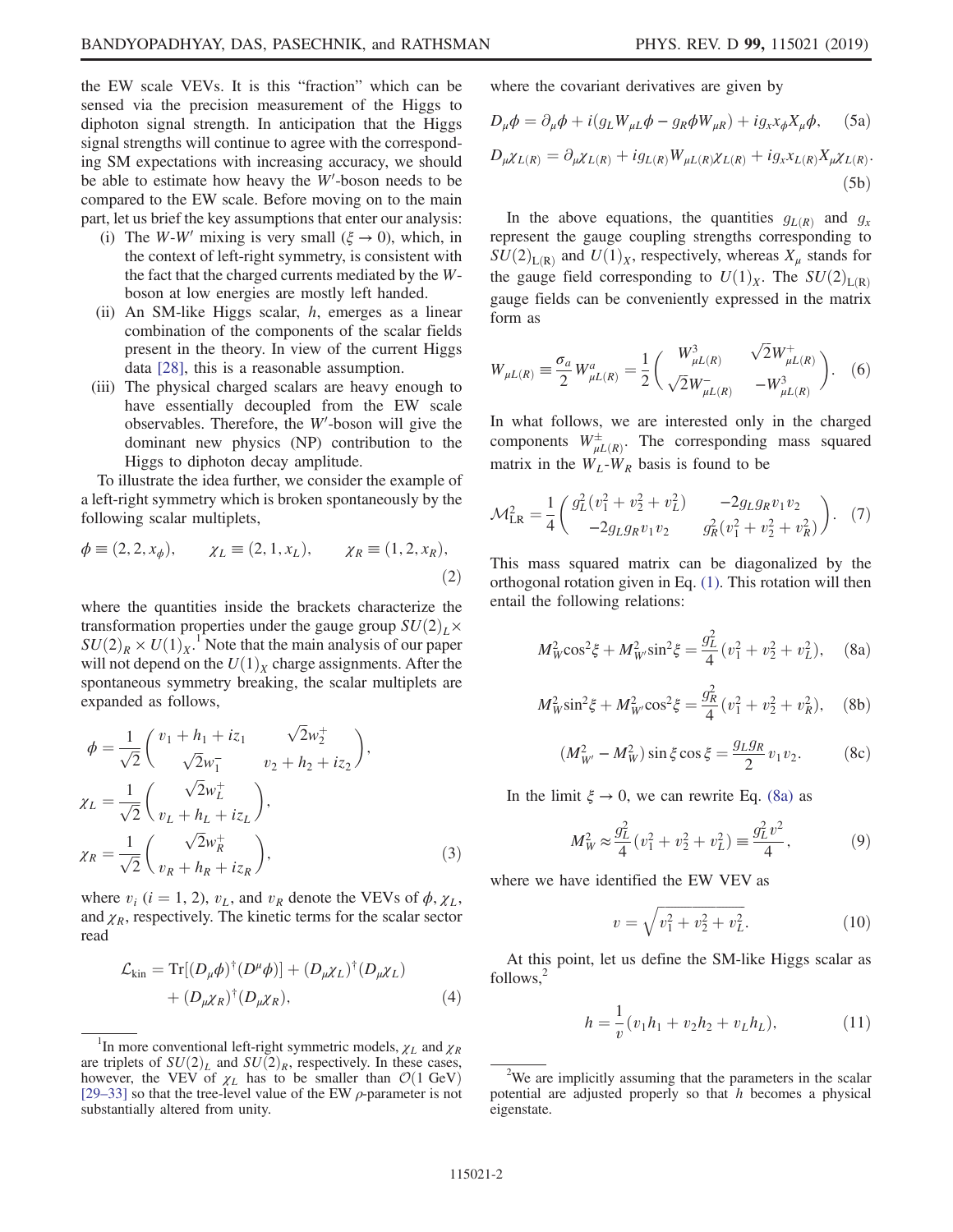where  $h_{1,2,L}$  are the component fields defined in Eq. [\(3\)](#page-1-1). To convince ourselves that the couplings of h are indeed SM like, it is instructive to look at the trilinear gauge-Higgs couplings which stem from the scalar kinetic terms of Eq. [\(4\).](#page-1-2) We notice that

$$
\mathcal{L}_{\text{kin}} \ni \frac{g_L^2}{2} W_{\mu L}^+ W_L^{\mu -} (v_1 h_1 + v_2 h_2 + v_L h_L)
$$
  
= 
$$
\frac{g_L^2 v}{2} W_{\mu L}^+ W_L^{\mu -} h.
$$
 (12)

Since in the limit  $\xi \to 0$  the W-boson almost entirely overlaps with  $W_L$ , following Eq. [\(9\),](#page-1-3) we can rewrite the above equation as

$$
\mathcal{L}_{\text{kin}} \ni g_L M_W W^+_\mu W^{\mu -} h. \tag{13}
$$

Clearly, the tree-level  $WWh$  coupling is exactly SM like.<sup>3</sup> In the Appendix, we show that the Yukawa couplings of  $h$ with the SM fermions are also SM like at the tree level.

Now that we have established that  $h$  possesses SM-like couplings, the production and the tree-level decays of h will remain SM like, too. However, the loop induced decay modes such as  $h \to \gamma \gamma$  will pick up additional contributions arising from the  $W'$ -loop. To analyze the impact of the W'-boson, let us first write down the effective  $h\gamma\gamma$  coupling as follows,

$$
\mathcal{L}_{h\gamma\gamma} = g_{h\gamma\gamma} F_{\mu\nu} F^{\mu\nu} h,\tag{14}
$$

where  $F^{\mu\nu} = \partial^{\mu}A^{\nu} - \partial^{\nu}A^{\mu}$  is the usual electromagnetic field tensor. Then, the  $h\gamma\gamma$  coupling modifier can be defined as

$$
\kappa_{\gamma} = \frac{g_{h\gamma\gamma}}{(g_{h\gamma\gamma})^{\text{SM}}},\tag{15}
$$

<span id="page-2-0"></span>which, under the assumption that the  $W'$ -boson gives the dominant NP contribution, can be expressed as

$$
\kappa_{\gamma} = \left| 1 + \frac{\lambda_{W'} \mathcal{A}_1(\tau_{W'})}{\mathcal{A}_{\text{SM}}} \right|.
$$
 (16)

The leading order<sup>4</sup> expression for  $A_{SM}$ , which represents the SM contribution, is given by

$$
\mathcal{A}_{\rm SM} = \mathcal{A}_1(\tau_W) + \sum_f Q_f^2 N_c^f \mathcal{A}_{1/2}(\tau_f), \qquad (17)
$$

where  $Q_f$  and  $N_c^f$  stand for the electric charge and the color factor, respectively, for the fermion,  $f$ , and, defining  $\tau_a = (2m_a/m_h)^2$ , the loop functions are given by [41–[43\]](#page-5-4)

$$
\mathcal{A}_1(\tau_a) = 2 + 3\tau_a + 3\tau_a (2 - \tau_a) f(\tau_a), \qquad (18a)
$$

$$
\mathcal{A}_{1/2}(\tau_a) = -2\tau_a[1 + (1 - \tau_a)f(\tau_a)],\qquad(18b)
$$

where

$$
f(\tau) = \begin{cases} \left[\sin^{-1}\left(\sqrt{\frac{1}{\tau}}\right)\right]^2 & \text{if } \tau \ge 1\\ -\frac{1}{4}\left[\log\left(\frac{1+\sqrt{1-\tau}}{1-\sqrt{1-\tau}}\right) - i\pi\right]^2 & \text{if } \tau < 1. \end{cases}
$$
(19)

<span id="page-2-1"></span>The dimensionless quantity  $\lambda_{W'}$  appearing in Eq. [\(16\)](#page-2-0) encapsulates the contribution of the W'-boson to the  $h \rightarrow$ γγ amplitude. In the limit  $\xi \to 0$ , the expression for  $\lambda_{W'}$  can be obtained as

$$
\lambda_{W'} = \frac{g_{W'W'h}}{M_{W'}^2} \frac{M_W}{g_L} \approx \frac{(v^2 - v_L^2)}{(v^2 - v_L^2 + v_R^2)},\tag{20}
$$

where  $g_{W'W'h}$  represents the strength of the  $W'^{\mu}W'_{\mu}h$  coupling, which, in the limit  $\xi \approx 0$ , is given by

$$
g_{W'W'h} = \frac{g_R^2}{2v}(v_1^2 + v_2^2) = \frac{g_R^2}{2v}(v^2 - v_L^2),\tag{21}
$$

and the expression for  $M_{W}$  can be read from Eq. [\(8b\)](#page-1-4). The appearance of the factor  $M_W/g_L$  in Eq. [\(20\)](#page-2-1) is a reflection of the fact that the quantity  $g_L/M_W$  is implicitly assumed to be factored out while writing the  $h \to \gamma \gamma$  amplitude in the SM [\[43\].](#page-5-5) More interestingly in the limit  $v_L \ll v \ll v_R$ ,  $\lambda_{W'}$  in Eq. [\(20\),](#page-2-1) which parametrizes the NP effect in  $h \to \gamma \gamma$ , can be approximated as

$$
\lambda_{W'} \approx \frac{v^2}{v_R^2} \,. \tag{22}
$$

Thus, precision measurement of the  $h \to \gamma \gamma$  signal strength will be sensitive to  $v_R$ , i.e., the scale of NP, irrespective of the value of the  $SU(2)_R$  gauge coupling  $(g_R)$ ,<sup>5</sup> which is a clear upshot of our analysis.

In Fig. [1](#page-3-1), we display the bounds arising from the current as well as future measurements of  $\kappa_{\gamma}$ . From the left panel, we can see that, irrespective of the value of  $g_R$ , we can rule out  $v_R$  up to 450 GeV (implying  $M_{W'} \gtrsim 170$  GeV for  $g_L = g_R$ ) at 95% C.L. using the current LHC data [\[28\].](#page-5-2) Although this limit is weak compared to the existing bounds on  $M_{W}$ , it is evident from the left panel of Fig. [1](#page-3-1) that, due to the almost horizontal tail of the red curve, once  $\kappa_{\gamma}$  is found to be consistent with the SM with accuracy of a few percent at future colliders, a slight improvement in the precision can substantially strengthen the bound on  $v_R$ . To put it into perspective, as shown in Fig. [1,](#page-3-1) if  $\kappa_{\gamma}$  is observed to be in agreement with the SM with a projected accuracy of 2% at the HL-LHC [\[44,45\]](#page-5-6), then we can reach  $v_R \gtrsim 1.7 \text{ TeV}$ ,

<sup>&</sup>lt;sup>3</sup>Similarly, to ensure that the tree-level  $ZZh$  coupling is also SM like, we would require the  $Z-Z'$  mixing in the neutral gauge boson sector to be small, which is sensible, too [\[34](#page-5-7)–36]. <sup>4</sup>

We have checked that adding small QCD corrections [\[37](#page-5-8)-40] to this amplitude does not appreciably alter our numerical results.

<sup>&</sup>lt;sup>5</sup>While canceling the common factor of  $g_R^2$  in the fraction  $g_{W'W'h}/M_{W'}^2$  in Eq. [\(20\),](#page-2-1) we are implicitly assuming  $g_R \neq 0$ .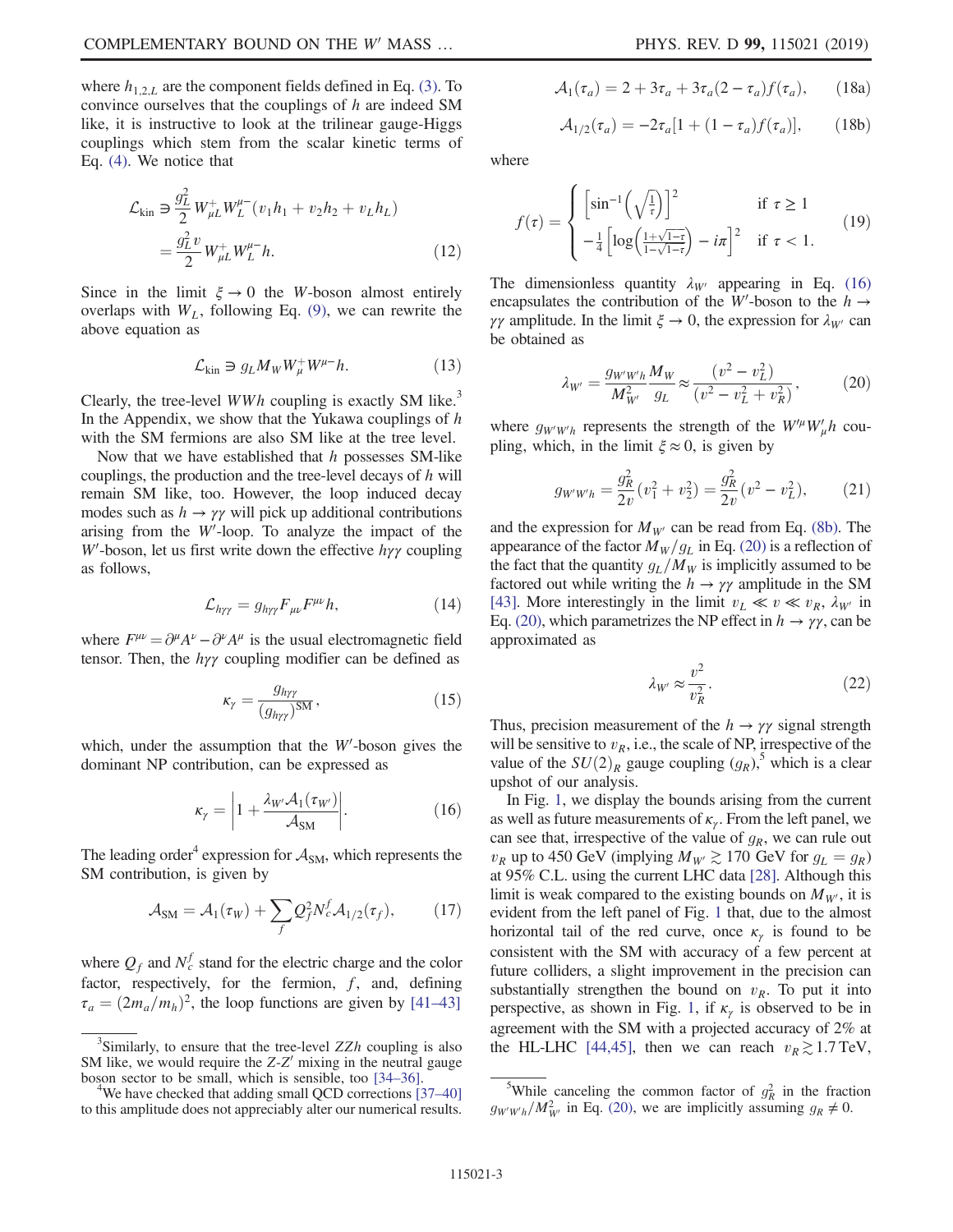<span id="page-3-1"></span>

FIG. 1. (Left panel) The solid red curve shows the variation of  $\kappa_{\gamma}$ , following Eq. [\(16\)](#page-2-0), with  $v_R$ , for  $v_L = 1$  GeV. The black dashed horizontal line denotes the current  $2\sigma$  upper limit on  $\kappa_{\gamma}$  at the LHC13 ( $\sqrt{s} = 13$  TeV, 36 fb<sup>-1</sup> of data) [\[28,44\].](#page-5-2) The dark-green (dash-<br>dotted) and light green (dotted) borizontal lines denote the projected acc dotted) and light-green (dotted) horizontal lines denote the projected accuracy of on  $\kappa_{\gamma}$  from the HL-LHC (2%) data and HL − LHC + ILC (1%) combined data, respectively [\[45,46\]](#page-5-9). Note that, for the displayed region in the parameter space, the variation of  $\kappa<sub>r</sub>$  with  $v_R$  and subsequently the limits on  $v_R$  do not crucially depend on  $g_R$ . (Right panel) The shaded area in black denotes the region in the  $g_R-M_{W'}$  plane, excluded at 95% C.L. from determination of  $\kappa<sub>\gamma</sub>$  at the LHC13. The dark- and light-green shaded regions denote the excluded regions for the projected accuracy of  $\kappa_{\gamma}$  determination from the HL-LHC (2%) and HL – LHC + ILC (1%) combined data, respectively. While extracting bounds using the projected accuracies at the HL-LHC and HL − LHC + ILC, in both panels, we have assumed the central value of  $\kappa_{\gamma}$  to be unity, i.e., consistent with the SM.

which can complement the bounds from other considerations. Furthermore, if we can attain the accuracy of 1% in the combined measurement of  $\kappa_{\gamma}$  at the HL-LHC and ILC [\[45\],](#page-5-9) then the bound on  $v_R$  can climb up to  $v_R \gtrsim 2.5$  TeV. In passing, we note that, although Fig. [1](#page-3-1) has been obtained by setting  $v_L = 1$  GeV, we have checked that the plots do not crucially depend on the exact value of  $v<sub>L</sub>$  as long as  $v_L \lesssim \mathcal{O}(10 \text{ GeV})$ . Additionally, we have also checked that for  $v_L \lesssim \mathcal{O}(1 \text{ GeV})$  $v_L \lesssim \mathcal{O}(1 \text{ GeV})$  $v_L \lesssim \mathcal{O}(1 \text{ GeV})$ , the constraints in Fig. 1 also apply to the more traditional versions of left-right symmetric models where  $\chi_L$  and  $\chi_R$  in Eq. [\(2\)](#page-1-5) are triplets of  $SU(2)_L$  and  $SU(2)_R$ , respectively.

To summarize, we have pointed out the possibility to put bounds on the mass of a  $W'$ -boson arising from an extended gauge structure and the corresponding symmetry breaking scale, using an alternative set of assumptions that does not rely upon the fermionic couplings of the  $W'$ -boson. In view of the fact that the Higgs data are gradually drifting towards the SM expections with increasing accuracy, identifying an SM-like Higgs boson plays an important role in our analysis. The fraction of  $M_{W}$ , that can be attributed to the EW scale, is then constrained using the  $h \to \gamma \gamma$  signal strength measurements. In our example of a left-right symmetric scenario, we find that the current data impose  $M_{W'} \gtrsim$ 170 GeV at 95% C.L., which is on par with the bound from the Michel parameters [\[6,7\]](#page-4-2), but without any assumption about the  $W'$  coupling to the right-handed leptons. One should also keep in mind that the bounds from direct searches can get considerably diluted for fermiophobic  $W'$ -bosons [\[47](#page-5-10)–50]. Additionally, in the limit of vanishing  $W-W'$  mixing, the production of  $W'$  via  $WZ$  fusion is also suppressed. Thus, considering the fact that the formalism described in this paper does not depend on these factors, our bound using  $h \rightarrow \gamma \gamma$  signal strength measurements complements the existing limits on  $M_{W}$ . Moreover, it is also encouraging to note that the bound can rise up to  $v_R$ 2.5 TeV (corresponding to  $M_{W'} > 850$  GeV) if the measurement of the diphoton signal strength is found to be consistent with the SM with a projected accuracy of 1% at the HL-LHC and ILC. Evidently, our current analysis underscores the importance of the precision measurement of the Higgs to diphoton signal strength in current as well as future collider experiments, which can give us potential hints for the scale of NP.

## ACKNOWLEDGMENTS

D. D., R. P., and J. R. are partially supported by the Swedish Research Council, Contracts No. 621-2013-4287 and No. 2016-05996, as well as by the European Research Council (ERC) under the European Union's Horizon 2020 research andinnovation programme (Grant No. 668679).R. P. is supported in part by CONICYT Grant No. MEC80170112 as well as by the Ministry of Education, Youth and Sports of the Czech Republic, Project No. LT17018.

## APPENDIX: YUKAWA COUPLINGS FOR THE SM-LIKE HIGGS SCALAR

<span id="page-3-0"></span>The Yukawa Lagrangian for the quark sector is given by

$$
\mathcal{L}_Y^q = -\bar{Q}_L (Y_q \phi + \tilde{Y}_q \tilde{\phi}) Q_R, \tag{A1}
$$

where  $Q_{L(R)} = (u_{L(R)}, d_{L(R)})^T$  denotes the  $SU(2)_{L(R)}$  quark doublet and we have suppressed the flavor indices.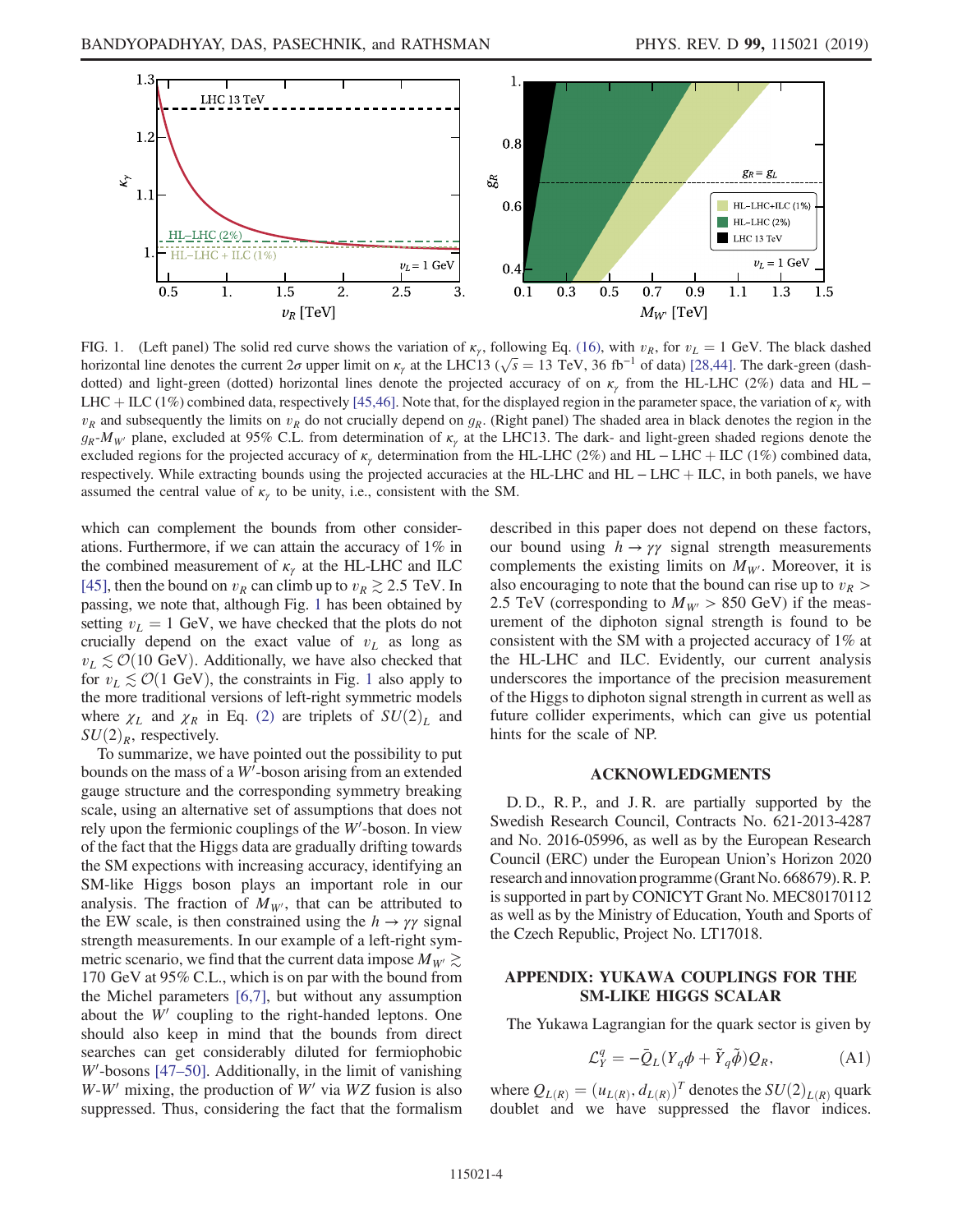Therefore,  $Y_q$  and  $\tilde{Y}_q$  are 3 × 3 Yukawa matrices. From the above Lagrangian, the mass matrices for the up- and downtype quarks can be written as

$$
M_u = \frac{1}{\sqrt{2}} (v_1 Y_q + v_2 \tilde{Y}_q), \qquad M_d = \frac{1}{\sqrt{2}} (v_1 \tilde{Y}_q + v_2 Y_q).
$$
\n(A2)

To diagonalize the mass matrices, we make the following unitary transformations on the quark fields,

$$
u'_{L} = V_{L}^{u} u_{L}, \quad d'_{L} = V_{L}^{d} d_{L}, \quad u'_{R} = V_{R}^{u} u_{R}, \quad d'_{R} = V_{R}^{d} d_{R},
$$
\n(A3a)

where  $q'$  represents a physical quark field in the mass basis. Now, the bidiagonalization of the mass matrices can be performed as follows:

$$
\mathcal{D}_u = V_L^u M_u V_R^{u\dagger} = \text{diag}\{m_u, m_c, m_t\},
$$
  
\n
$$
\mathcal{D}_d = V_L^d M_d V_R^{d\dagger} = \text{diag}\{m_d, m_s, m_b\}.
$$
 (A4)

<span id="page-4-7"></span>The Yukawa couplings of  $h_1$  and  $h_2$  [defined in Eq. [\(3\)\]](#page-1-1) can be obtained from the Lagrangian of Eq. [\(A1\)](#page-3-0) as follows:

$$
\mathcal{L}_{h_1, h_2}^q = -\frac{1}{\sqrt{2}} \bar{u}_L (h_1 Y_q + h_2 \tilde{Y}_q) u_R \n- \frac{1}{\sqrt{2}} \bar{d}_L (h_1 \tilde{Y}_q + h_2 Y_q) d_R.
$$
\n(A5)

Using the definition of Eq. [\(11\)](#page-1-6), we can find the projections of  $h_1$  and  $h_2$  onto h as follows,

$$
\begin{pmatrix}\nh \\
h' \\
h''\n\end{pmatrix} = \frac{1}{v} \begin{pmatrix}\nv_1 & v_2 & v_L & 0 \\
\cdots & \cdots & \cdots & \cdots \\
\cdots & \cdots & \cdots & \cdots \\
\cdots & \cdots & \cdots & \cdots \\
\cdots & \cdots & \cdots & \cdots\n\end{pmatrix} \begin{pmatrix}\nh_1 \\
h_2 \\
h_L \\
\vdots \\
h_R\n\end{pmatrix}
$$
\n
$$
\Rightarrow \begin{pmatrix}\nh_1 \\
h_2 \\
h_2 \\
h_L \\
h_L\n\end{pmatrix} = \frac{1}{v} \begin{pmatrix}\nv_1 & \cdots & \cdots & \cdots \\
v_2 & \cdots & \cdots & \cdots \\
v_L & \cdots & \cdots & \cdots \\
0 & \cdots & \cdots & \cdots\n\end{pmatrix} \begin{pmatrix}\nh \\
h' \\
h'' \\
h''\n\end{pmatrix},
$$
\n(A6)

where, in the last step, we have used the fact that the transformation matrix is orthogonal. Now, we can use this to replace  $h_1$  and  $h_2$  in Eq. [\(A5\)](#page-4-7) and extract the Yukawa couplings of h as

$$
\mathcal{L}_h^q = -\frac{h}{v} \bar{u}_L' \left[ V_L^u \frac{1}{\sqrt{2}} (v_1 Y_q + v_2 \tilde{Y}_q) V_R^{u^+} \right] u_R'
$$
  
\n
$$
-\frac{h}{v} \bar{d}_L' \left[ V_L^d \frac{1}{\sqrt{2}} (v_2 Y_q + v_1 \tilde{Y}_q) V_R^{d^+} \right] d_R' + \text{H.c.},
$$
  
\n
$$
= -\frac{h}{v} \bar{u}_L' \mathcal{D}_u u_R' - \frac{h}{v} \bar{d}_L' \mathcal{D}_d d_R' + \text{H.c.}
$$
  
\n
$$
\equiv -\frac{h}{v} (\bar{u}' \mathcal{D}_u u' + \bar{d}' \mathcal{D}_d d'). \tag{A7}
$$

Evidently, the Yukawa couplings of h are also SM like.

- <span id="page-4-0"></span>[1] J. C. Pati and A. Salam, Is Baryon Number Conserved?, [Phys. Rev. Lett.](https://doi.org/10.1103/PhysRevLett.31.661) 31, 661 (1973).
- [2] J. C. Pati and A. Salam, Lepton number as the fourth color, [Phys. Rev. D](https://doi.org/10.1103/PhysRevD.10.275) 10, 275 (1974); Erratum, [Phys. Rev. D](https://doi.org/10.1103/PhysRevD.11.703.2) 11, 703 [\(E\) \(1975\)](https://doi.org/10.1103/PhysRevD.11.703.2).
- [3] R. N. Mohapatra and J. C. Pati, "Natural" left-right symmetry, Phys. Rev. D 11[, 2558 \(1975\).](https://doi.org/10.1103/PhysRevD.11.2558)
- [4] G. Senjanovic and R. N. Mohapatra, Exact left-right symmetry and spontaneous violation of parity, [Phys. Rev. D](https://doi.org/10.1103/PhysRevD.12.1502) 12, [1502 \(1975\)](https://doi.org/10.1103/PhysRevD.12.1502).
- <span id="page-4-1"></span>[5] M. Tanabashi et al. (Particle Data Group), Review of particle physics, Phys. Rev. D 98[, 030001 \(2018\).](https://doi.org/10.1103/PhysRevD.98.030001)
- <span id="page-4-2"></span>[6] R. Prieels *et al.*, Measurement of the parameter  $\xi''$  in polarized muon decay and implications on exotic couplings of the leptonic weak interaction, Phys. Rev. D 90[, 112003 \(2014\)](https://doi.org/10.1103/PhysRevD.90.112003).
- [7] K. Ackerstaff et al. (OPAL Collaboration), Measurement of the Michel parameters in leptonic  $\tau$  decays, [Eur. Phys. J. C](https://doi.org/10.1007/s100520050441) 8[, 3 \(1999\)](https://doi.org/10.1007/s100520050441).
- <span id="page-4-3"></span>[8] J. F. Bueno et al. (TWIST Collaboration), Precise measurement of parity violation in polarized muon decay, [Phys. Rev.](https://doi.org/10.1103/PhysRevD.84.032005) D 84[, 032005 \(2011\)](https://doi.org/10.1103/PhysRevD.84.032005),
- <span id="page-4-4"></span>[9] M. K. Gaillard and B. W. Lee, Rare decay modes of the K-mesons in gauge theories, [Phys. Rev. D](https://doi.org/10.1103/PhysRevD.10.897) 10, 897 (1974).
- [10] G. Beall, M. Bander, and A. Soni, Constraint on the Mass Scale of a Left-Right Symmetric Electroweak Theory from the  $K_L$ - $K_S$  Mass Difference, [Phys. Rev. Lett.](https://doi.org/10.1103/PhysRevLett.48.848) 48, [848 \(1982\)](https://doi.org/10.1103/PhysRevLett.48.848).
- [11] S. Bertolini, A. Maiezza, and F. Nesti, Present and future K and B meson mixing constraints on TeV scale left-right symmetry, Phys. Rev. D 89[, 095028 \(2014\)](https://doi.org/10.1103/PhysRevD.89.095028).
- <span id="page-4-5"></span>[12] Y. Zhang, H. An, X. Ji, and R. N. Mohapatra, General CP violation in minimal left-right symmetric model and constraints on the right-handed scale, Nucl. Phys. B802[, 247 \(2008\).](https://doi.org/10.1016/j.nuclphysb.2008.05.019)
- <span id="page-4-6"></span>[13] P. Langacker and S. U. Sankar, Bounds on the mass of  $W(R)$ and the  $W(L) - W(R)$  mixing angle  $\xi$  in general  $SU(2)$  –  $LxSU(2) - RxU(1)$  models, Phys. Rev. D 40[, 1569 \(1989\).](https://doi.org/10.1103/PhysRevD.40.1569)
- [14] A. Datta and A. Raychaudhuri, Does a low mass right-handed vector boson imply a departure from manifest left-right symmetry?, Phys. Lett. 122B[, 392 \(1983\)](https://doi.org/10.1016/0370-2693(83)91589-7).
- [15] A. Datta and A. Raychaudhuri, Low mass right-handed gauge bosons, manifest left-right symmetry and the  $K_L K_S$ mass difference, Phys. Rev. D 28[, 1170 \(1983\).](https://doi.org/10.1103/PhysRevD.28.1170)